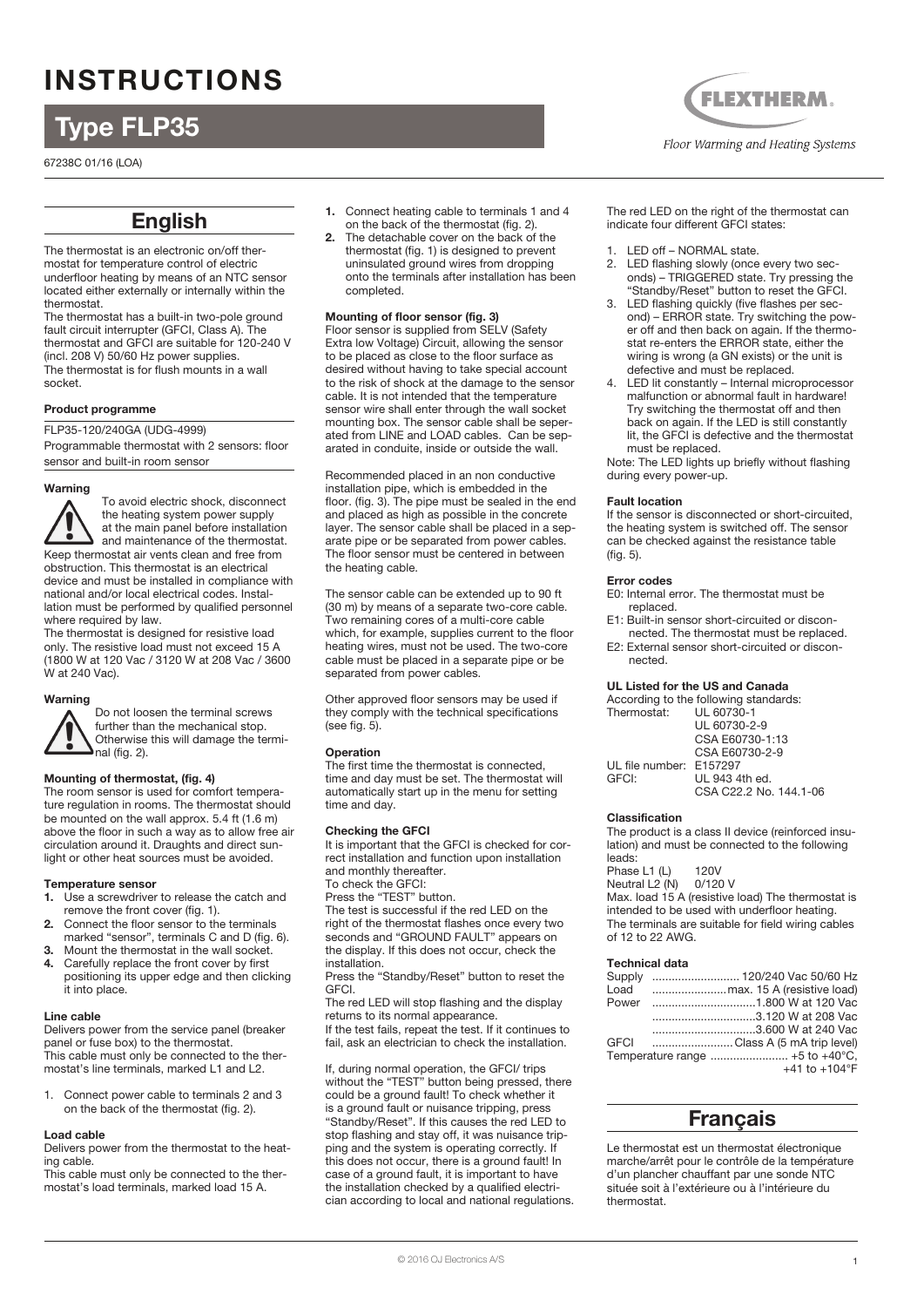Le thermostat possède un disjoncteur différentiel de fuite à la terre intégré à deux pôles (DDFT, classe A). Le thermostat et le disjoncteur de fuite à la terre intégré sont conçus pour des alimentations à 120-240 V (y compris 208 V) et 50/60 Hz.

Le thermostat est conçu pour un montage affleurant dans un boîtier mural.

#### Gamme de produits

FLP35-120/240GA (UDG-4999)

Thermostat à horloge incluant 2 sondes : sonde de sol et sonde de pièce intégrée

#### Avertissement

Pour éviter l'électrocution, coupez l'alimentation du système de chauffage au panneau principal avant de faire l'installation et/ou l'entretien du thermostat. Maintenez les évents du thermostat propres et libres d'obstruction. Ce thermostat est un appareil électrique et doit être installé conformément aux codes électriques nationaux et/ou locaux. L'installation doit être effectuée par du personnel qualifié quand la loi l'exige. Le thermostat est conçu pour une charge résistive uniquement. La charge résistive ne doit pas excéder 15 A (1800 W à 120 VCA / 3120 W à 208 VCA / 3600 W à 240 VCA).

#### Avertissement



Ne pas desserrer les vis de bornes au-delà de l'arrêt mécanique. Autrement, cela pourrait endommager la borne (fig. 2).

#### Montage d'un thermostat, (fig. 4)

La sonde de pièce est utilisée pour la régulation de la température de confort dans des pièces. Le thermostat doit être monté sur le mur à environ 1,6 m au dessus du sol de façon à permettre une libre circulation d'air autour de lui. Les courants d'air et la lumière directe du soleil ou autres sources de chaleur sont à éviter.

#### Sonde de température

- **1.** Utilisez un tournevis pour relâcher la fermeture et retirez le couvercle frontal (fig.1).
- **2.** Raccordez la sonde de sol aux bornes identifiées par « sonde », bornes C et D (fig. 6).
- **3.** Montez le thermostat dans le boîtier mural.<br>**4.** Bemettez soigneusement en place le cou-**4.** Remettez soigneusement en place le couvercle frontal en mettant d'abord en position son bord supérieur puis en le cliquant en place.

#### Câble d'alimentation

Il fournit l'alimentation au thermostat à partir du panneau de service (panneau de coupes circuits ou de fusibles).

Ce câble ne doit être raccordé qu'aux bornes d'alimentation L1 et L2 du thermostat.

**1.** Raccordez le câble d'alimentation aux bornes 2 et 3 à l'arrière du thermostat (fig. 2).

#### Câble de charge

Il fournit l'alimentation au câble chauffant à partir du thermostat.

Ce câble ne doit être raccordé qu'aux bornes de charge du thermostat portant l'identification charge 15 A.

- **1.** Raccordez le câble chauffant aux bornes 1 et 4 à l'arrière du thermostat (fig. 2).
- **2.** Le couvercle amovible à l'arrière du thermostat (fig. 1) est conçu pour prévenir que des fils de mise à la terre non isolés viennent en contact avec les bornes après que l'installation soit terminée.

#### Montage de la sonde de sol (fig. 3)

La sonde de sol est alimentée par un circuit d'énergie très basse tension (SELV) permet-

tant à la sonde d'être placée aussi près de la surface du sol que souhaité sans prendre de mesures particulières contre le risque d'électrisation par un dommage au câble de la sonde. Il n'est pas prévu que le fil de la sonde de température pénètre la boîte de montage du boîtier mural. Le câble de la sonde doit être séparé des câbles d'ALIMENTATION et de PUISSANCE. Peut être séparé dans un conduit à l'intérieur ou à l'extérieur du mur.

Il est recommandé de le placé dans une conduite d'installation non conductrice enfouie dans le sol (Figure 3). La conduite doit être scellée aux bouts et localisée le plus haut possible dans la couche de béton. Le câble de la sonde doit être placé dans une conduite séparée ou séparé des câbles de puissance. La sonde de sol doit être centrée entre les câbles de chauffage

Le câble de la sonde peut être rallongé jusqu'à 90 pi (30 m) par un câble à deux conducteurs séparés. Les deux fils restants dans un câble multibrin qui, par exemple, sert à l'alimentation de câbles chauffants d'un système de chauffage du sol, ne doivent pas être utilisés. Le câble à deux fils doit être placé dans une conduite séparée ou séparé des câbles de puissance.

D'autres sondes de plancher approuvées peuvent être utilisées si elles satisfont les exigences techniques (voir fig. 5).

#### Fonctionnement

La première fois que vous mettez en marche le thermostat, l'heure et le jour doivent être réglés. Le thermostat démarrera automatiquement avec le menu pour régler l'heure et le jour.

#### Vérification du DDFT

Il est important de vérifier l'installation et le fonctionnement adéquat du DDFT à son installation et à chaque mois par la suite. Pour vérifier le DDFT:

Appuyez sur le bouton TEST (essai). Le test sera concluant si la DEL rouge du côté droit du thermostat clignote avec deux secondes d'intervalle et que «FAUTE À LA TERRE» s'affiche à l'écran. Si ce n'est pas le cas, vérifiez l'installation.

Appuyez sur le bouton «attente/réarmement» pour réarmer le DDFT.

La DEL rouge arrêtera de clignoter et l'écran revient à son affichage normal.

Si l'essai ne fonctionne pas, répétez l'essai. Si l'essai ne fonctionne toujours pas, demander à un électricien de vérifier l'installation. Si, pendant l'opération normale, le DDFT se déclenche sans que le bouton «ESSAI» ne soit utilisé, il peut y avoir une faute à la terre. Pour vérifier si c'est une faute à la terre ou un déclenchement intempestif, appuyez sur le bouton «attente/réarmement». Si la DEL rouge arrête de clignoter et reste éteinte, c'était un déclenchement intempestif et le système fonctionne correctement. Si ce n'est pas le cas, il y a une faute à la terre. Dans le cas d'une faute à la terre, il est important de faire vérifier l'installation par un électricien qualifié selon la règlementation locale et nationale.

La DEL rouge du côté droit du thermostat peut signaler quatre différents états du DDFT:

- 1. DEL éteinte état NORMAL.
- 2. DEL clignotant lentement (une fois chaque deux secondes) – état de DÉCLENCHE-MENT. Essayez d'appuyer sur le bouton «attente/réarmement» pour réarmer le DDFT
- 3. La DEL clignote rapidement (cinq clignotements par seconde) – état d'ERREUR. Essayez de couper l'alimentation puis de la remettre. Si le thermostat demeure toujours en état d'ERREUR, soit que le câblage

est incorrect (il y a MALT) ou l'appareil est défectueux et doit être remplacé.

4. La DEL est allumée de façon constante – mauvais fonctionnement du microprocesseur interne ou une faute anormale dans le matériel. Essayez de couper l'alimentation du thermostat puis de la remettre. Si la DEL demeure allumée, le DDFT est défectueux et le thermostat doit être remplacé.

Note : La DEL rouge s'allume brièvement sans clignoter à chaque mise sous tension.

#### Dépistage des erreurs

Si la sonde est débranchée ou court-circuitée, le système de chauffage est arrêté. La sonde peut être contrôlée conformément au tableau des résistances (fig. 5).

#### Code des erreurs

- E0: Erreur interne. Le thermostat doit être remplacé.
- Sonde interne court-circuitée ou déconnectée. Le thermostat doit être remplacé
- E2: Sonde externe court-circuitée ou déconnectée.

#### c-UL-us

Selon les normes suivantes : DISJONCTEUR DE FUITE À LA TERRE Thermostat

|                         | <u>UL UUI UUT I</u>    |
|-------------------------|------------------------|
|                         | UL 60730-2-9           |
|                         | CSA E60730-1:13        |
|                         | CSA E60730-2-9         |
| UL file number: E157297 |                        |
| GFCI:                   | UL 943 4th ed.         |
|                         | CSA C22.2 No. 144.1-06 |

#### Classification

Le produit est un appareil de classe II (isolation renforcée) et doit être raccordé aux fils suivants :

Phase L1 (L) 120 V<br>Neutre L2 (N) 0/120 V Neutre  $L2(N)$ Charge maximum 15 A (charge résistive) Le thermostat est conçu pour être utilisé avec des

planchers chauffants. Les borniers sont adéquats pour du câble de construction de 12 à 22 AWG.

#### Caractéristiques techniques

| Alimentation         | 120/240 VCA 50/60 Hz                       |
|----------------------|--------------------------------------------|
| Charge               | Max. 15 A (charge résistive)               |
| Puissance            | 1800 W à 120 VCA                           |
|                      | 3120 W à 208 VCA                           |
|                      | 3600 W à 240 VCA                           |
| Disjoncteur de fuite |                                            |
|                      | à la terre intégré  Classe A (5 mA, niveau |
|                      | de déclenchement)                          |
|                      | Plage de temp.  +5 à +40°C, +41 à +104°F   |
|                      |                                            |

### Español

El termostato de encendido y apagado es electrónico y controla la temperatura de un sistema de calefacción eléctrica bajo el piso por medio de un sensor NTC ubicado en el exterior o en el interior del termostato.

El termostato tiene incorporado un interruptor de circuito de fallo a tierra de dos polos integrado (GFCI, Clase A). El termostato y el GFCI son modelos duales compatibles con fuentes de alimentación eléctrica de 120-240 V (incl. 208 V) 50/60 Hz.

El termostato es para montaje a ras en un receptáculo de pared.

#### Programa de productos

FLP35-120/240GA (UDG-4999)

Termostato con reloj y dos sensores: sensor de piso y sensor incorporado de temperatura ambiente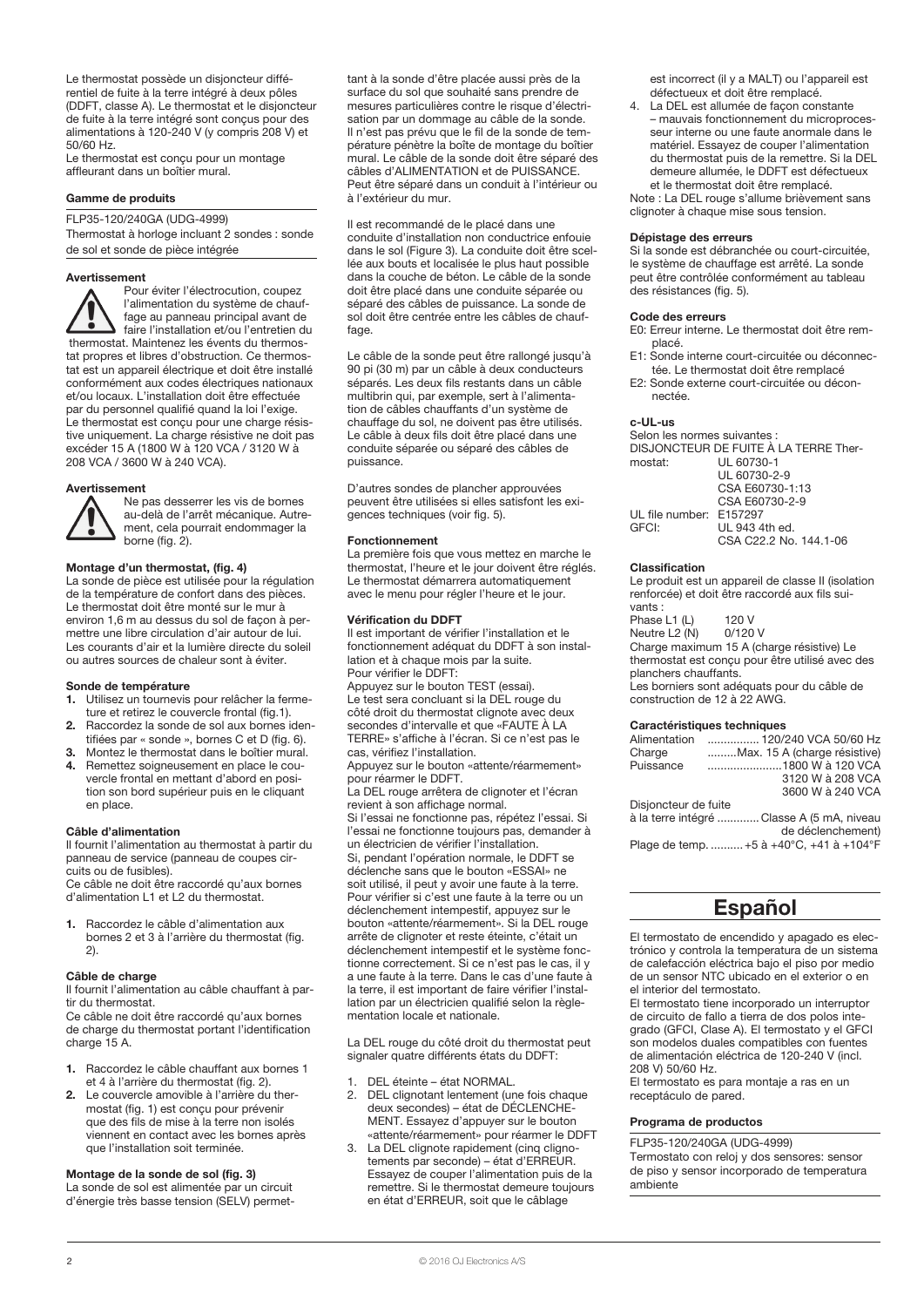#### Advertencia

Para evitar descargas eléctricas, desconecte la alimentación eléctrica del sistema de calefacción en el panel principal antes de realizar la instalación y el mantenimiento del termostato. Mantenga las rejillas de ventilación del termostato limpias y exentas de obstrucciones. El termostato es un dispositivo eléctrico y debe ser instalado de conformidad con las disposiciones de los códigos eléctricos nacionales y/o locales. La instalación deberá realizarla solamente personal calificado donde así lo requieran las leyes vigentes.

El termostato está diseñado para carga resistiva únicamente. La carga resistiva no deberá exceder 15 A (1800 W a 120 V CA / 3120 W a 208 V CA / 3600 W a 240 V CA).

### Advertencia



No afloje los tornillos del terminal más de lo que permite el tope mecánico. Si lo hace, dañará el terminal (fig. 2).

#### Montaje del termostato, (fig. 4)

El sensor de temperatura ambiente se utiliza para la regulación de la temperatura de confort en las habitaciones. Se recomienda instalar el termostato en la pared a aproximadamente 1,6 m sobre el piso de tal manera que permita la circulación de aire libre a su alrededor. Se debe evitar la exposición a corrientes de aire y la luz solar directa u otras fuentes de calor.

#### Sensor de temperatura

- 1. Utilice un destornillador para liberar el invo milizador y retire la tapa frontal (Fig. 1).
- 2. Conecte el sensor de piso a los terminales identificados como "sensor", los terminales  $C \vee D$  (Fig. 6).
- 3. Instale el termostato en el receptáculo practicado en la pared.
- 4. Vuelva a colocar cuidadosamente la tapa frontal apoyando primero el borde superior de la misma para después engatillarla en su posición.

#### Cable de red

Alimenta corriente desde el cuadro de acometida (cuadro de interruptores automáticos o caja de fusibles) al termostato.

Este cable deberá conectarse solamente a los terminales de red del termostato, identificados como L1 y L2.

1. Conecte el cable de potencia a los termina les 2 y 3 situados en la parte posterior del termostato (Fig. 2).

#### Cable de la carga

Alimenta corriente desde el termostato al cable calefactor.

Este cable deberá conectarse solamente a los terminales de carga del termostato, identificados como "carga 15 A".

- 1. Conecte el cable calefactor a los terminales 1 y 4 situados en la parte posterior del termostato (Fig. 2).
- 2. La cubierta desprendible en la parte posterior del termostato (fig. 1) está diseñada para prevenir que cables de conexión a tierra sin aislamiento caigan sobre los terminales después de terminar la instalación.

#### Montaje del sensor de piso (fig. 3)

El sensor de piso se alimenta desde un circuito SELV (Safety Extra Low Voltage - voltaje de seguridad extra bajo), lo cual permite instalar el sensor tan cerca de la superficie del piso como se desee, sin tener que tomar precauciones especiales contra el riesgo de electrocución y de daños al cable del sensor. No se debe pasar el cable del sensor de temperatura a través de la caja de montaje en el receptáculo de pared.

El cable del sensor habrá de instalarse separadamente de los cables de LÍNEA y CARGA. Se puede separarlo en un conducto metálico, en el interior o en el exterior de la pared.

Se recomienda colocarlo en un tubo de instalación no conductor, que se encuentre incrustado en el piso (fig. 3). El tubo deberá estar sellado en el extremo y colocado lo más elevadamente posible en la capa de hormigón. El cable del sensor habrá de colocarse en un tubo separado o deberá separarse de los cables de alimentación eléctrica. El sensor de piso deberá centrarse entre los cables de calefacción.

El cable del sensor se puede extender hasta 90 pies (30 m) por medio de un cable de dos núcleos. No se debe utilizar los dos núcleos restantes de un cable multinúcleos que, por ejemplo, suministre corriente a los cables de calefacción de piso radiante. El cable de dos núcleos debe colocarse en un tubo separado o separarse de los cables de alimentación eléctrica.

Se puede utilizar otros sensores de piso aprobados si estos cumplen con las especificaciones técnicas (ver fig. 5).

#### Funcionamiento

La primera vez que se conecta el termostato, será necesario establecer la hora y el día. El termostato comenzará automáticamente en el menú para establecer la hora y el día.

#### Verificación del GFCI

Es importante verificar la instalación y funcionamiento correctos del GFCI después de la instalación y cada mes a partir de esa fecha. Para verificar el GFCI:

Pulse el botón "TEST" (Prueba).

La prueba tiene éxito si el LED rojo a la derecha del termostato se ilumina intermitentemente una vez cada dos segundos y en la pantalla aparece el mensaje "GROUND FAULT" (Fallo a tierra). Si esto no ocurre, verifique la instalación.

Pulse el botón "Standby/Reset" (En espera/ reajuste) para reajustar el GFCI.

El LED rojo dejará de iluminarse intermitentemente y la pantalla retornará a su aspecto normal.

Si la prueba falla, repita la prueba. Si continúa fallando, solicite a un electricista que inspeccione la instalación.

Si, durante el funcionamiento normal, el GFCI se dispara sin pulsar el botón de prueba "TEST", podría haber un fallo a tierra. Para verificar si se trata de un fallo a tierra o de un disparo por interferencia, pulse "Standby/Reset". Si esto causa que el LED rojo deje de iluminarse intermitentemente y permanece apagado, se trataba de un disparo por interfewrencia y el sistema está funcionando correctamente. Si esto no ocurre es porque hay un fallo a tierra. Si ocurre un fallo a tierra, es importante que un electricista calificado verifique si la instalación cumple las normativas locales y nacionales.

El LED rojo en el lado derecho del termostato puede indicar cuatro estados diferentes del GFCI.

- 1. LED apagado: estado NORMAL.
- 2. LED intermitente lentamente (una vez cada dos segundos): estado ACTIVADO. Pruebe presionando el botón "Standby/Reset" para reajustar el GFCI.
- 3. LED intermitente rápidamente (cinco centelleos por segundo): estado de ERROR. Pruebe apagando el interruptor principal y después vuelva a encenderlo. Si el termostato vuelve a caer en estado de ERROR, entonces el cableado está defectuoso (existe una red de conexión a tierra) o la

unidad está defectuosa y debe ser sustituida.

4. LED iluminado permanentemente: hay un desperfecto en el microprocesador interno o hay un fallo anormal en el hardware. Pruebe apagando el termostato y después vuelva a encenderlo. Si el LED continúa encendido permanentemente, el GFCI está defectuoso y se debe reemplazar el termostato.

Nota: El LED se ilumina brevemente sin centellear cada vez que se enciende el termostato.

#### Ubicación del fallo

Si el sensor está desconectado o en cortocircuito, el sistema de calefacción se apaga. Se puede verificar el sensor según la tabla de resistencias (fig. 5).

#### Códigos de error

- E0: Error interno. Es necesario cambiar el termostato.
- E1: Sensor integrado en cortocircuito o desconectado. Es necesario cambiar el termostato
- E2: Sensor externo en cortocircuito o desconectado.

#### c-UL-us

De acuerdo con las normativas siguientes:<br>Thermostat: UL 60730-1 Thermostat:

|                         | UL 60730-2-9              |
|-------------------------|---------------------------|
|                         | CSA E60730-1:13           |
|                         | CSA E60730-2-9            |
| UL file number: E157297 |                           |
| GFCI:                   | UL 943 4th ed.            |
|                         | $CCA$ $CODO$ $NIA$ $1111$ |

### CSA C22.2 No. 144.1-06

#### Clasificación

El producto es un dispositivo clase II (con aislamiento reforzado) y deberá conectarse a los conductores siguientes:

Fase L1 (L) 120 V Neutro L2 (N) 0/120 V Carga máxima: 15 A (carga resistiva)

El termostato está destinado a ser utilizado con calefacción por suelo radiante. Los terminales son compatibles con alambres

de cableado de campo con calibres 12 al 22 AWG.

#### Datos técnicos

| Alimentación 120/240 V CA 50/60 Hz      |
|-----------------------------------------|
| Carga máxima:  15 A (carga resistiva)   |
| Potencia  1800 W a 120 V CA             |
|                                         |
| 3600 W a 240 V CA                       |
| GFCI Clase A (nivel de disparo de 5 mA) |
| Rango de temp. +5 a +40°C, +41 a +104°F |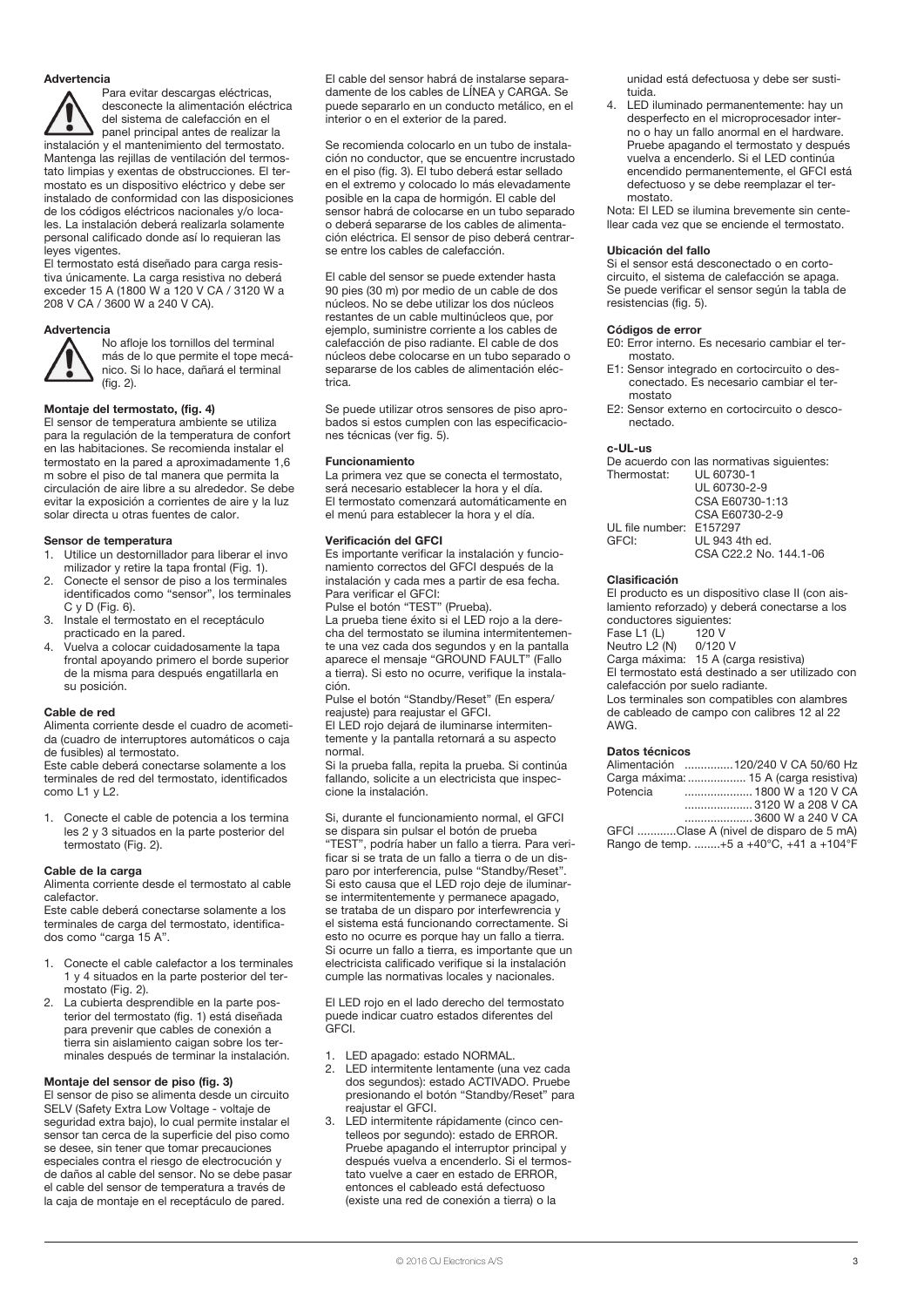





Fig. 4

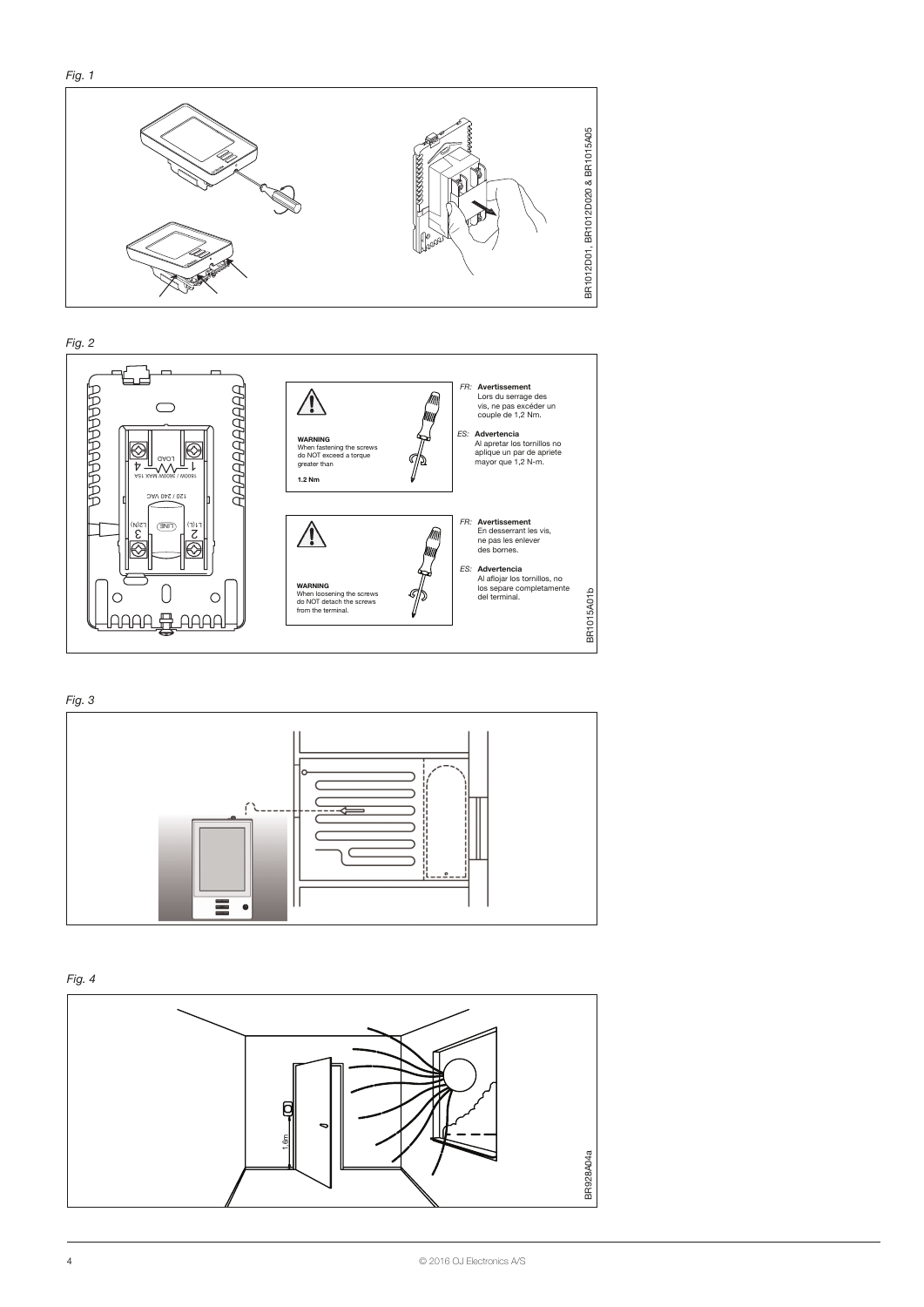| NTC 12kΩ @ 25°Celsius |                                  |                |
|-----------------------|----------------------------------|----------------|
| <b>Celsius</b>        | <b><i><u></u></i></b> Fahrenheit | Ohm $(\Omega)$ |
| $-10^{\circ}$ C       | $14^{\circ}$ F                   | 55076Ω         |
| $0^{\circ}$ C         | $32^{\circ}$ F                   | 34603Ω         |
| $10^{\circ}$ C        | $50^{\circ}$ F                   | 22284Ω         |
| $20^{\circ}$ C        | 68°F                             | 14675Ω         |
| $30^{\circ}$ C        | $86^{\circ}$ F                   | 9860Ω          |



Fig. 5a

| NTC 10kΩ @ 25°Celsius |                                  |                |
|-----------------------|----------------------------------|----------------|
| <b>Celsius</b>        | <b><i><u>•Fahrenheit</u></i></b> | Ohm $(\Omega)$ |
| $-10^{\circ}$ C       | $14^{\circ}$ F                   | $55329\Omega$  |
| $0^{\circ}$ C         | $32^{\circ}$ F                   | $32650\Omega$  |
| $10^{\circ}$ C        | $50^{\circ}$ F                   | 19902Ω         |
| $20^{\circ}$ C        | $68^{\circ}$ F                   | 12491Ω         |
| $30^{\circ}$ C        | 86°F                             | 8055Ω          |